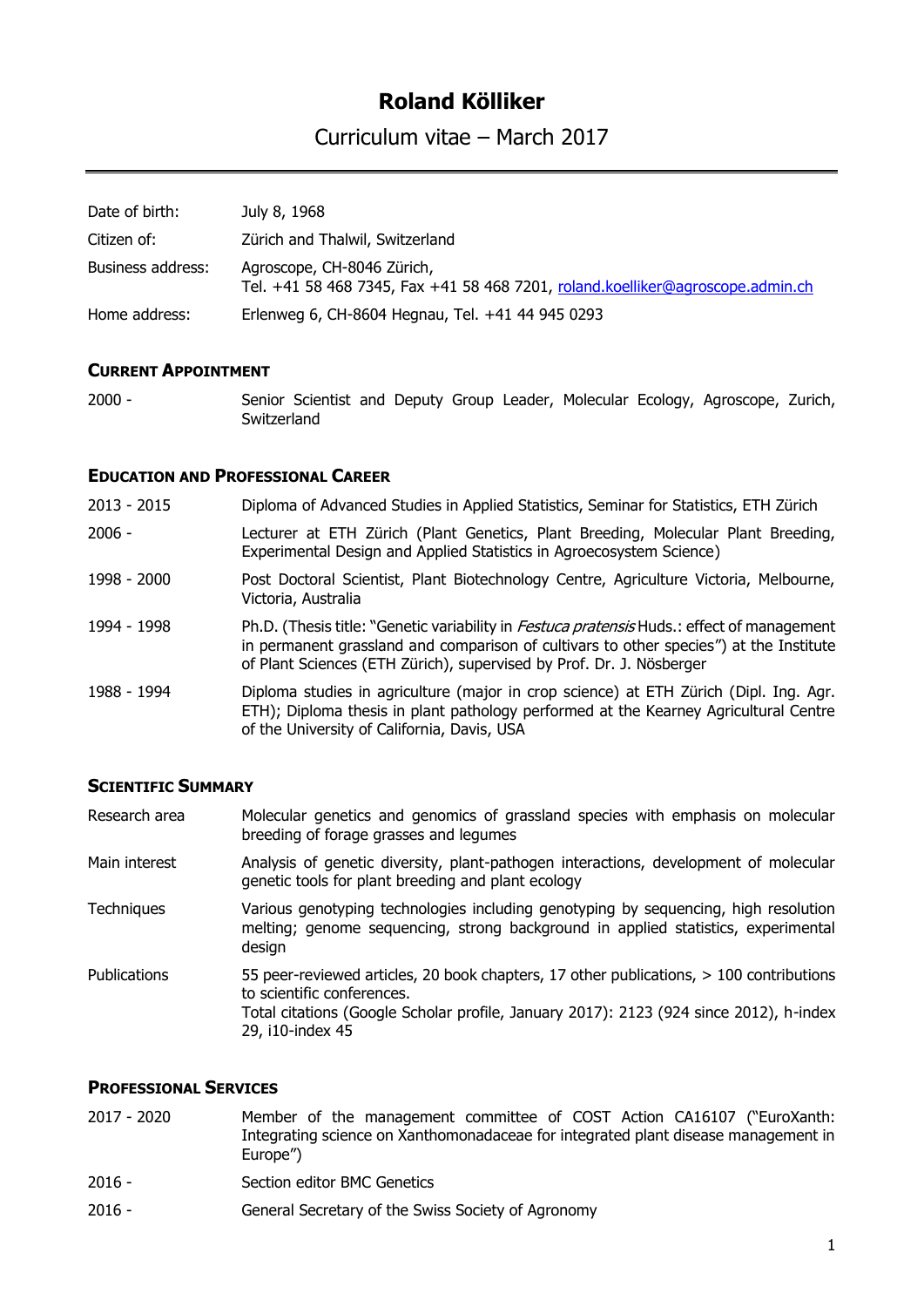| 2016          | Member of the local and scientific organizing committee of the 20 <sup>th</sup> Eucarpia General<br>Congress, Zurich, Switzerland                                                                                                                                                                                                      |
|---------------|----------------------------------------------------------------------------------------------------------------------------------------------------------------------------------------------------------------------------------------------------------------------------------------------------------------------------------------|
| $2013 -$      | Handling editor Grassland Science                                                                                                                                                                                                                                                                                                      |
| $2011 -$      | Board member of the Eucarpia Forage Crops and Amenity Grasses Section                                                                                                                                                                                                                                                                  |
| $2011 - 2016$ | Associate editor BMC Genetics                                                                                                                                                                                                                                                                                                          |
| $2002 - 2010$ | Board member of the Swiss Society for Agronomy (President 2008-2010)                                                                                                                                                                                                                                                                   |
| 2001          | Member of the local organizing committee of the $2nd$ International Symposium on<br>Molecular Breeding of forage and turf, Lorne, VIC, Australia                                                                                                                                                                                       |
| $2000 -$      | Review assignments for various journals including Theoretical and Applied Genetics,<br>Systematic and Applied Microbiology, Plant Genetic Resources, Plant Breeding, New<br>Phytologist, Molecular Ecology Resources, Molecular Breeding, Journal of Phytopathology,<br>Genome, Euphytica, Crop Science, BMC Plant Biology and PLOSOne |

## **MEMBER OF SCIENTIFIC ORGANISATIONS**

| $2006 -$ | CSSA - Crop Science Society of America                         |
|----------|----------------------------------------------------------------|
| $2002 -$ | GPZ - Deutsche Gesellschaft für Pflanzenzüchtung               |
| $2000 -$ | Eucarpia - European Association for Research on Plant Breeding |
| 1994 -   | SGPW-SSA Swiss Society of Agronomy                             |

## **PROJECTS AND FUNDING**

| 2017 - 2020   | "EUCLEG - Breeding forage and grain legumes to increase EU's and China's protein self-<br>sufficiency, EU H2020-SFS-2016-2 (€ 645'997)                                                                                        |
|---------------|-------------------------------------------------------------------------------------------------------------------------------------------------------------------------------------------------------------------------------|
| $2016 - 2020$ | "Genomic methods to detect genetic diversity in grassland", Swiss Federal Office for<br>Agriculture (CHF 343'000)                                                                                                             |
| 2014 - 2018   | "Composition and putative function of the microbiome of forage grasses" Agroscope<br>Research Programme "Microbial Biodiversity" (CHF 207'000)                                                                                |
| 2012 - 2016   | "Bacterial wilt in ryegrass: targeted characterisation of virulence factors and resistance<br>genes", SNF No. 31003A_13858 (CHF 438'000)                                                                                      |
| 2012 - 2015   | "LegumePlus <sup>Plus</sup> - Optimising plant polyphenols in legumes for ruminant nutrition plus<br>health plus environmental sustainability", EU FP7-PEOPLE-2011-ITN (leader wp4, €<br>240'000)                             |
| 2009 - 2012   | "BioBio - Indicators for biodiversity", EU FP 7 Project 2271611 (task group leader; $\epsilon$<br>150'000)                                                                                                                    |
| 2007 - 2010   | "Genetic and morphophysiological characterization of the Xanthomonas translucens pv.<br>graminis - Lolium multiflorum interaction", SNF No. 3100A0-112582 (CHF 296'000)                                                       |
| 2005          | JSPS Invitation Fellowship Program for Research in Japan (Short-Term), Japan Society<br>for the Promotion of Science (CHF 15'000)                                                                                             |
| 2004 - 2008   | "Molecular and phenotypic diversity of Swiss Festuca pratensis Huds. and Lolium<br>multiflorum Lam. ecotype populations from contrasting permanent grassland habitats",<br>Swiss Federal Office for Agriculture (CHF 130'000) |
| $2002 - 2006$ | "Molecular characterization of resistance to bacterial wilt in Italian ryegrass (Lolium<br>multiflorum Lam.)", SNF No. 3100-065417 (CHF 197'000)                                                                              |
| 2001 - 2006   | "Genetic characterisation of Mattenklee landraces and cultivars", Swiss Federal Office<br>for Agriculture (CHF 130'000)                                                                                                       |
| 1998          | Fellowship for prospective researchers for the project "Development of simple sequence<br>repeat (SSR) loci for marker assisted breeding in white clover", SNF (CHF 150'000)                                                  |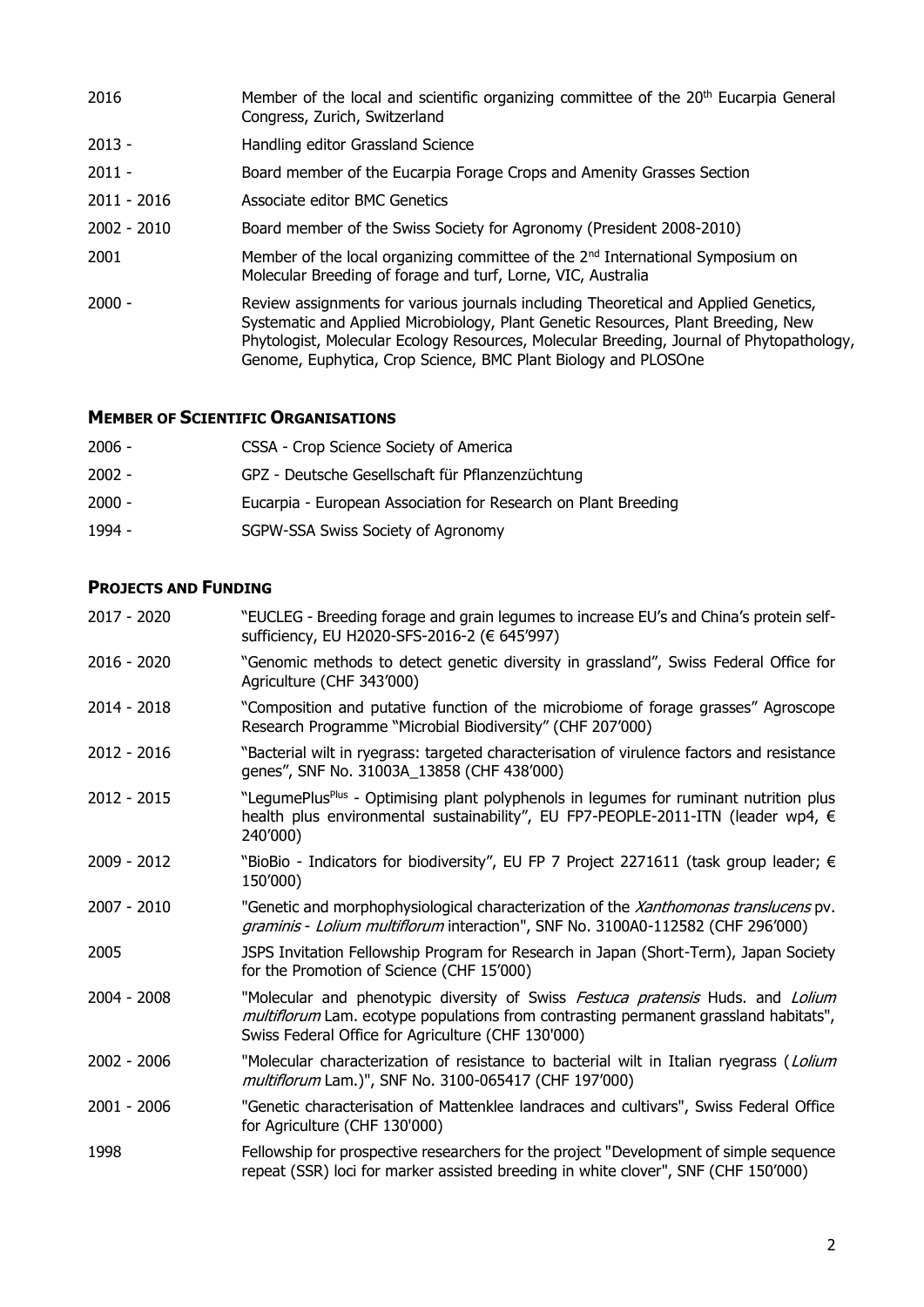### **TEACHING AND SUPERVISION**

 - Lecturer Msc course Experimental Design and Applied Statistics in Agroecosystem Science, ETH Zürich - Lecturer Msc course Molecular Plant Breeding (Plant Breeding), ETH Zürich - Lecturer BSc course Pflanzenzüchtung I (Pflanzengenetik), ETH Zürich - Supervision of 10 PhD students (3 ongoing), 11 Bsc and Msc students (1 ongoing)

### **SELECTED LECTURES**

- 2016 "Improving performance and tannin content of the forage legume sainfoin (*Onobrychis* viciifolia)". Talk at the  $20<sup>th</sup>$  Eucarpia General Congress, Aug 29 – Sep 1, Zurich, Switzerland
- 2015 "Bacterial wilt in pastures: unraveling the virulence of X. translucens pv. graminis". Invited talk at the Symposium on plant-pathogenic Xanthomonads. Université Catholique de Louvain. Nov 20, Louvain-la-Neuve, BE
- 2015 "The way forward? Strategies to optimise sainfoin performance and tannin content". Invited talk at Bioactive Legumes: Forages with Veterinary, Nutritional & Environmental Qualities. October 20-21, Cambridge, UK
- 2015 "Exploration and exploitation of disease resistance in ryegrass". Invited talk at the XXIIIth Plant and Animal Genome Meeting, January 10-14, San Diego, CA, USA
- 2014 "Plant Molecular Ecology". Invited seminar at the Institute for Agricultural and Fisheries Research ILVO, Melle, Belgium, June 16
- 2013 "Virulence factors and genome sequencing of the bacterial wilt causing pathogen  $X$ . translucens pv. graminis". Invited talk at the XXI<sup>th</sup> Plant and Animal Genome Meeting, January 12-16, San Diego, CA

### **SELECTED PUBLICATIONS (5 YEARS)**

- Kempf K, Malisch CS, Grieder C, Widmer F, **Kölliker R** (2017) Marker trait association analysis for agronomic and compositional traits in sainfoin (*Onobrychis viciifolia*). Genet Mol Res in press
- Hersemann L, Wibberg D, Blom J, Goesmann A, Widmer F, Vorhölter F-J, **Kölliker R** (2017) Comparative genomics of host adaptive traits in Xanthomonas translucens pv. graminis. BMC Genomics 18:35
- Malisch CS, Salminen J-P, **Kölliker R**, Engström MT, Suter D, Studer B, Lüscher A (2016) Drought effects on proanthocyanidins in sainfoin (*Onobrychis viciifolia*) are dependent on the plant's ontogenetic stage. J Agr Food Chem 64:9307–9316
- Kempf K, Mora-Ortiz M, Smith LMJ, **Kölliker R**, Skøt L (2016) Characterization of novel SSR markers in diverse sainfoin (Onobrychis viciifolia) germplasm. BMC Genetics 17:124
- Hersemann L, Wibberg D, Widmer F, Vorhölter F-J, **Kölliker R** (2016) Draft genome sequences of three Xanthomonas translucens pathovar reference strains (pv. arrhenatheri, pv. poae and pv. phlei) with different specificities for forage grasses. Stand Genomic Sci 11:50
- Jaenicke S, Bunk B, Wibberg D, Spröer C, Hersemann L, Blom J, Winkler A, Schatschneider S, Albaum S, **Kölliker R**, Goesmann A, Pühler A, Overrmann J, Vorhölter F-J (2016) Complete genome sequence of the barley pathogen *Xanthomonas translucens* pv. *translucens* DSM 18974T / ATCC 19319 T. Genome Announc 4:e01334-16
- Hersemann L, Wibberg D, Blom J, Widmer F, **Kölliker R** (2016) Draft genome sequence of the Xanthomonas bromi type strain LMG 947. Genome Announc 4:e00961-16
- **Kölliker R**, Knorst V, Studer B, Boller B (2016) Single-marker assisted introgression of crown rust resistance in an Italian ryegrass breeding program. In: I. Roldán-Ruiz et al. (eds) Breeding in a World of Scarcity. Springer International Publishing, Switzerland. 163-167
- Kempf K, Grieder C, Walter A, Widmer F, Reinhard S, **Kölliker R** (2015) Evidence and consequences of selffertilisation in the predominantly outbreeding forage legume *Onobrychis viciifolia*. BMC Genetics 16:117